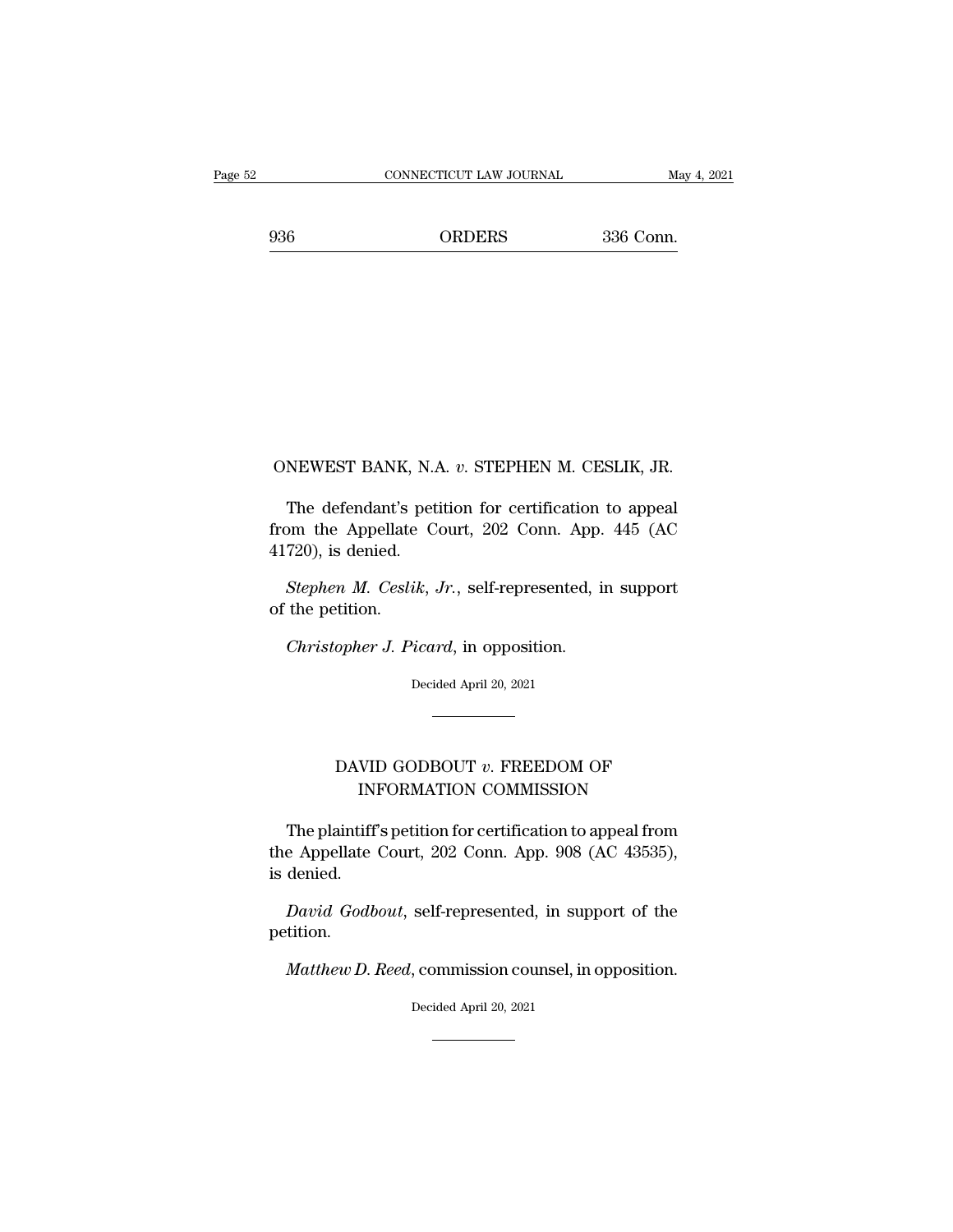| 121       | CONNECTICUT LAW JOURNAL                                   | Page 53 |
|-----------|-----------------------------------------------------------|---------|
| 336 Conn. | <b>ORDERS</b>                                             | 937     |
|           | JAN G. v. SCOTT SEMPLE ET AL.                             |         |
|           | The plaintiff's petition for certification to appeal from |         |

6 Conn. ORDERS 937<br>JAN G. v. SCOTT SEMPLE ET AL.<br>The plaintiff's petition for certification to appeal from<br>e Appellate Court, 202 Conn. App. 202 (AC 43794), 336 Conn. ORDERS 937<br>JAN G. v. SCOTT SEMPLE ET AL.<br>The plaintiff's petition for certification to appeal from<br>the Appellate Court, 202 Conn. App. 202 (AC 43794),<br>is denied. 336 Conn.<br>JAN<br>The plaintiff<br>the Appellate<br>is denied.<br>ECKER, J., v JAN G. v. SCOTT SEMPLE ET AL.<br>The plaintiff's petition for certification to appeal from<br>e Appellate Court, 202 Conn. App. 202 (AC 43794),<br>denied.<br>ECKER, J., would grant the petition for certification.<br>Jan G., self-represen *JAN G. V. SCOTT SEMPLE ET AL.*<br>The plaintiff's petition for certification to appeal from<br>e Appellate Court, 202 Conn. App. 202 (AC 43794),<br>denied.<br>*ECKER*, J., would grant the petition for certification.<br>*Jan G.*, self-re Ine plaintin s petition for certification to appear from<br> *e* Appellate Court, 202 Conn. App. 202 (AC 43794),<br>
denied.<br> *ECKER*, J., would grant the petition for certification.<br> *Jan G.*, self-represented, in support of th

opposition. *Jan G.*, self-represented, in support of the petition.<br>*Jacob McChesney*, assistant attorney general, in pposition.<br>Decided April 20, 2021 ANTOINE OSBOURNE *<sup>v</sup>*. COMMISSIONER

## Decided April 20, 2021<br>
Decided April 20, 2021<br>
SBOURNE v. COMMISSIONER<br>
OF CORRECTION<br>
ntoine Osbourne's petition for cer

Decided April 20, 2021<br>
The petitioner OSBOURNE v. COMMISSIONER<br>
The petitioner Antoine Osbourne's petition for certifi-<br>
tion to appeal from the Appellate Court, 203 Conn.<br>
No. 202 (AC 43019) is dopied ANTOINE OSBOURNE v. COMMISSIONER<br>
OF CORRECTION<br>
The petitioner Antoine Osbourne's petition for certification to appeal from the Appellate Court, 203 Conn.<br>
App. 902 (AC 43019), is denied. ANTOINE OSBOURNE v. COM<br>OF CORRECTION<br>The petitioner Antoine Osbourne's praction to appeal from the Appellate<br>App. 902 (AC 43019), is denied.<br>Peter G. Billings, in support of the *ANTOINE OSBOURNE v. COMMISSIONER*<br> *OF CORRECTION*<br> *Peter G. Billings, in support of the petition for cert*<br> *Peter G. Billings, in support of the petition.*<br> *Peter G. Billings, in support of the petition.*<br> *Nancy L. C Nancy D. CORRECTION*<br>The petitioner Antoine Osbourne's petition for certifi-<br>tion to appeal from the Appellate Court, 203 Conn.<br>pp. 902 (AC 43019), is denied.<br>*Peter G. Billings*, in support of the petition.<br>*Nancy L. Chu* The petitioner Arcation to appeal fr<br>App. 902 (AC 43019)<br>Peter G. Billings<br>Nancy L. Chupa<br>in opposition.

Peter G. Billings, in support of the petition.<br>
Nancy L. Chupak, senior assistant state's attorney,<br>
opposition.<br>
Decided April 20, 2021 Nancy L. Chupak, senior assistant state's attorney,<br>in opposition.<br>Decided April 20, 2021<br>IN RE PROBATE APPEAL OF CAREY CONCANNON<br>The plaintiff's petition for certification to appeal from

opposition.<br>Decided April 20, 2021<br>The plaintiff's petition for certification to appeal from<br>a Appellate Court (AC 42719) is denied. the Appellate Court (AC 42719) is denied. RE PROBATE APPEAL OF CAREY CONCANNON<br>The plaintiff's petition for certification to appeal from<br>e Appellate Court (AC 42719) is denied.<br>ROBINSON, C. J., did not participate in the consider-<br>ion of or decision on this petiti IN RE PROBATE APPEAL OF CAREY CONTREPT THE plaintiff's petition for certification to the Appellate Court (AC 42719) is denied ROBINSON, C. J., did not participate in ation of or decision on this petition.<br>Carey Concannon, *CARET CONCANNON*<br>The plaintiff's petition for certification to appeal from<br>e Appellate Court (AC 42719) is denied.<br>ROBINSON, C. J., did not participate in the consider-<br>ion of or decision on this petition.<br>Carey Concannon The plaintiff's p<br>the Appellate Cou<br>ROBINSON, C.<br>ation of or decisi<br>*Carey Concan*<br>the petition.<br>*Deborah M. Ga* 

*Physical Court (AC 42719)* is defined.<br> *ROBINSON, C. J., did not participate in this of or decision on this petition.*<br> *Carey Concannon, self-represented, in e petition.*<br> *Deborah M. Garskof, in opposition.*<br>
Decided A

Carey Concannon, self-represented, in support of<br>e petition.<br>Deborah M. Garskof, in opposition.<br>Decided April 20, 2021